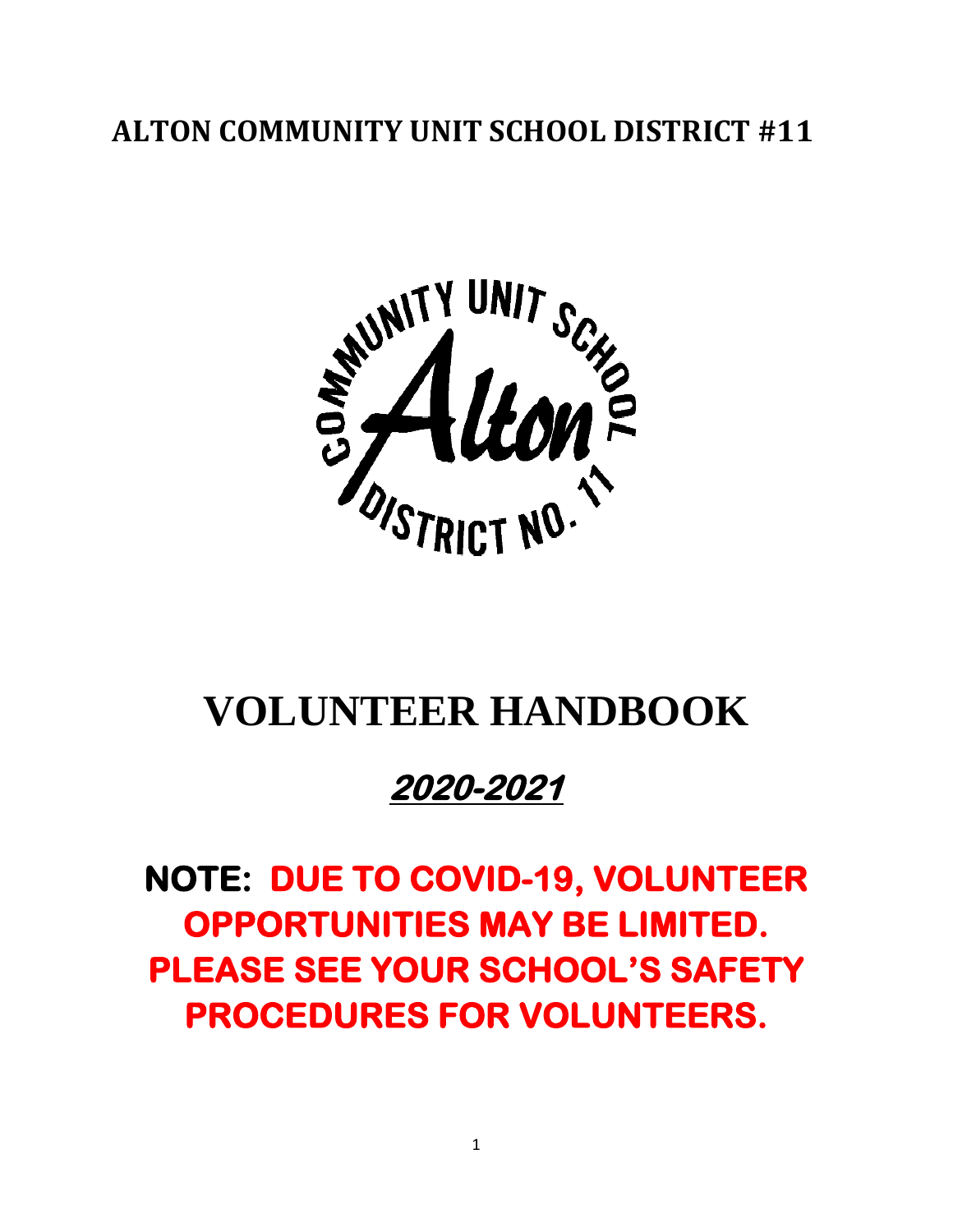## **VOLUNTEER/CHAPERONE HANDBOOK**

#### **Welcome**

Thank you for your willingness to give your time and talents to benefit students within the Alton Community Unit School District #11. Volunteers provide opportunities that help us enhance the educational experiences for students. Whether you volunteer one hour per week, one hour per year or for specific events and activities, your commitment to education is appreciated.

As stated in Board Policy 6:250, the Board of Education supports and encourages the use of volunteers to: (1) enhance students' educational attainment, (2) provide enrichment experiences for students, (3) increase the effective utilization of staff time and skills, (4) give more individual attention to students, and, (5) promote greater community involvement. The Board and District promote the use of school volunteers while maintaining a safe and secure environment for the students, to the extent applicable.

The school principal or designee will select and assign volunteers within a school building. If a staff member, other than the principal, recruits someone to act as a volunteer, the staff member must receive authorization from the principal in accordance with Board Policy 6:250. The principal or designee shall assign volunteer opportunities on the basis of an individual's qualifications and availability and the school's needs. A volunteer shall serve under the supervision of an assigned staff member.

This handbook is designed to help you make a smooth transition into your volunteer responsibilities. It outlines the District's volunteer policy, includes a copy of the Volunteer Form and highlights some standard procedures for volunteers. It is our hope that you will derive a great deal of personal satisfaction from your time in our schools.

All volunteers shall abide by the applicable District policies and procedures, including, but not limited to all sign-in and identification procedures and the confidentiality, safety, reporting and harassment policies. Volunteers are also expected to attend any applicable training sessions as a condition to serve.

For additional information, please consult the school principal.

On behalf of the students, teachers and staff, thank you for your service.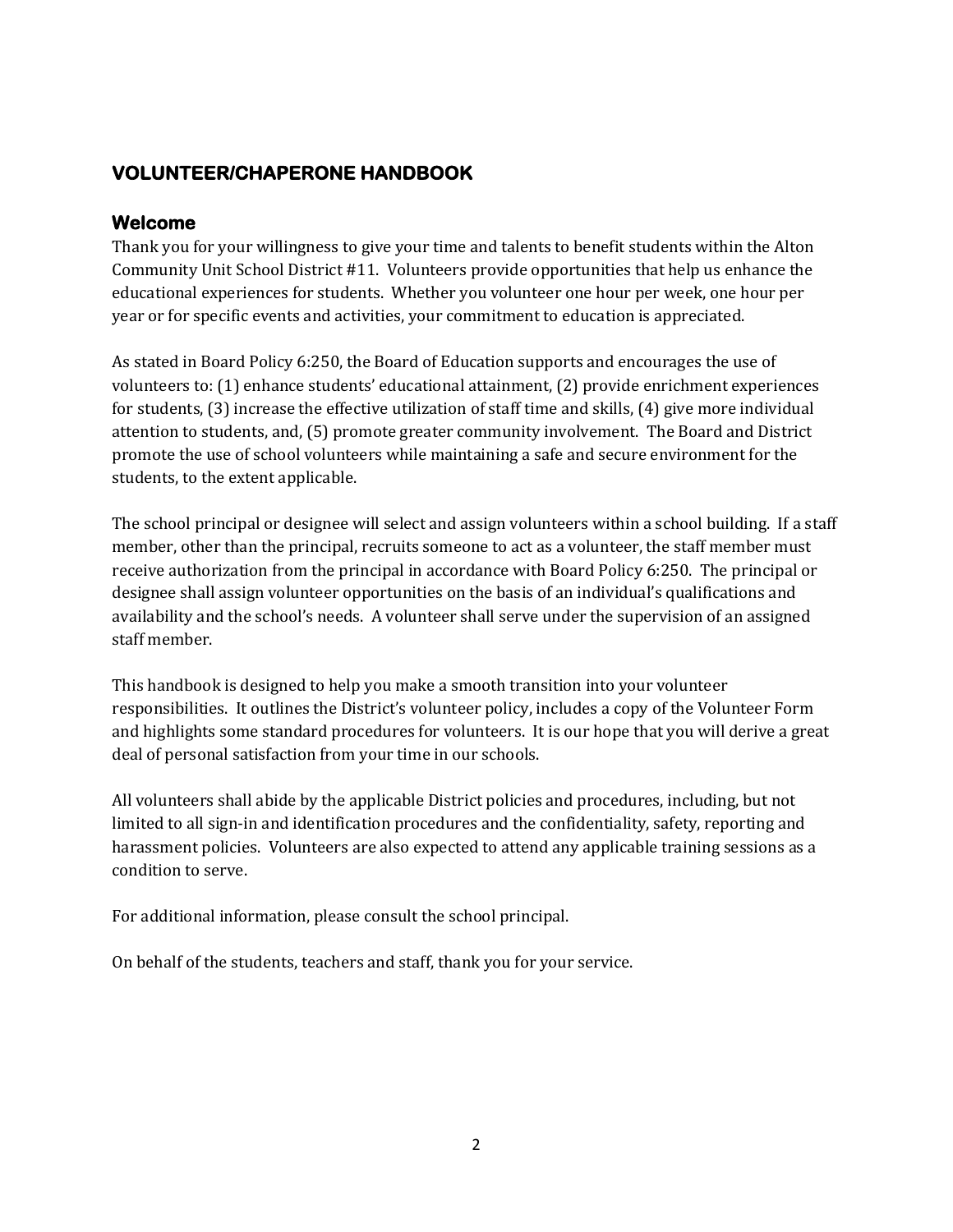#### **Who Can be a Volunteer**

An approved volunteer is defined as meeting the following requirements:

- An adult over the age of 18 years
- An individual approved by Alton Community Unit School District #11
- An individual selected for a specific activity

Note: No individual who refuses to submit to a criminal background check required by Board Policy 6:250, who has been convicted of any of the criminal offenses enumerated in 105 ILCS 5/34- 18.5 (c), as amended, *or* who is identified as a "sex offender," as defined by the Sex Offender Registration Act, or a "violent offense against youth," as defined in the Child Murders and Violet Offender Against Youth Registration Act, pursuant to a search conducted in accordance with Section 5 below, may serve as a volunteer.

#### **What volunteers can do**

Volunteers may be used only in an auxiliary capacity under the direction and supervision of a staff member:

- i. in non-teaching duties not requiring instructional judgment or evaluation of students;
- ii. for supervising study halls, long distance teaching areas used to facilitate instructional programs transmitted by electronic media (such as computers, video and audio) and school-sponsored extracurricular activities;
- iii. to assist with academic programs under a certificated teacher's immediate supervision;
- iv. as a guest lecturer or resource person under a certificated teacher's direction and with the administration's approval; or
- v. as supervisors, chaperones or sponsors for non-academic school activities.

### **What volunteers may not do**

Volunteers may not:

- i. substitute for a member of the school staff;
- ii. establish instructional objectives or lesson plans;
- iii. impose, administer or enforce student discipline;
- iv. give medication; or
- v. access confidential student records.

#### **Volunteer Agreement and Release**

As required by Board Policy 6:250, an individual seeking to volunteer must execute and submit a Volunteer Agreement and Release (see page 8) at the time he/she first seeks to serve as a volunteer and at least annually thereafter. By executing the Volunteer Agreement and Release, the individual agrees to:

- i. comply with the provisions of District policy and all volunteer guidelines implemented by the District; and
- ii. authorize a background check, including finger printing, if necessary.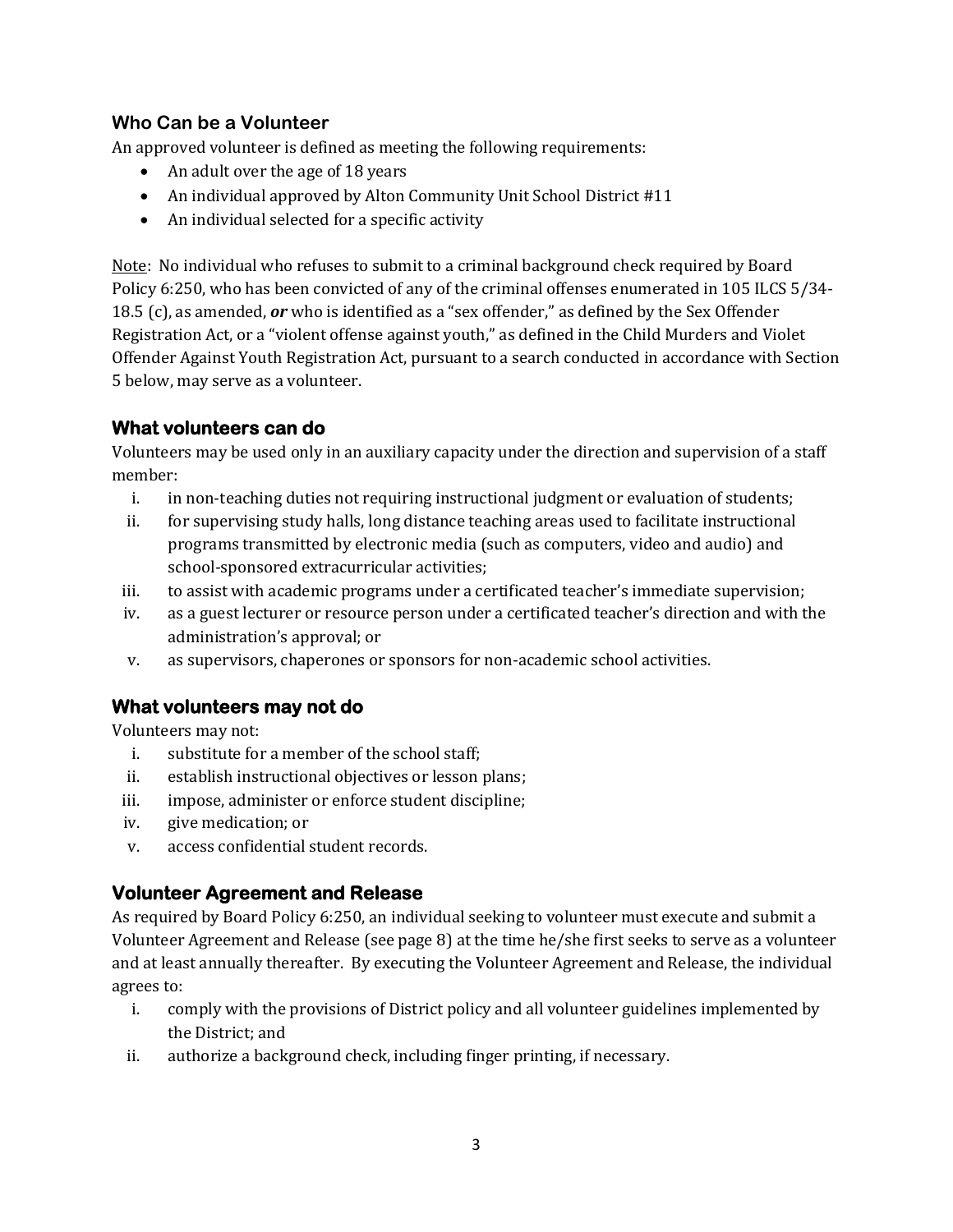Any volunteer who will have direct contact with students without the continuous supervision of a staff member present for an extended period of time and/or on a long-term or regular basis (e.g. semester or school year) will be required to submit to a criminal background check, including, where appropriate and necessary, finger printing. Examples of such volunteer roles subject to this requirement include tutoring, assisting club or athletic activities or chaperoning overnight trips or activities. Examples of volunteers who do not have unsupervised access to students and are not subject to this background check include guest speakers or a parent or legal guardian who assists in the classroom or accompanies his or her child' class on a supervised day field trip where each group of students is supervised by a staff member.

No individual who refuses to submit to a criminal background check required by this policy, who has been convicted of any criminal offenses enumerated in 10 ILCS 5/34-18.5(c), as amended, or who is identified as a "sex offender," as defined by the Sex Offender Registration Act, or a "violent offense against youth," as defined in the Child Murders and Violent Offender Against Youth Registration Act, pursuant to a search conducted in accordance with Section 5 below, may serve as a volunteer.

As part of the review of all applications to serve as a volunteer, the principal or designee shall also check the Illinois Sex Offender Registry[, www.isp.state.il.us/sor](http://www.isp.state.il.us/sor) and the violent offenders against youth database maintained by the State Police (when available). The background check and review of the sex/violence against youth lists will be satisfactorily completed before authorizing any individual to serve as a volunteer.

#### **Volunteer Opportunities**

Volunteer opportunities vary by school. Examples of volunteer opportunities include tutoring oneon-one with a single student or small group of students, serving as a guest lecturer, assisting a classroom teacher, assisting with clerical or office responsibilities, chaperoning school-sponsored field trips, preparing instructional materials, or providing technical assistance. There are also many volunteer opportunities during and after school activities, which may include PTA or booster- club sponsored events and programs.

#### **Volunteer Responsibilities**

#### **Dependability and Promptness**

Dependability and promptness are important to the volunteer experience. Volunteers who will be late or absent are expected to call the assigned staff person as soon as possible so other arrangements may be made.

#### **Mandatory Reporting of Suspected Child Abuse**

State law provides that education professionals are mandated reporters of suspected child abuse. A volunteer who has reason to believe that a child has been subject to abuse or maltreatment must report it immediately to the teacher or a school or district administrator.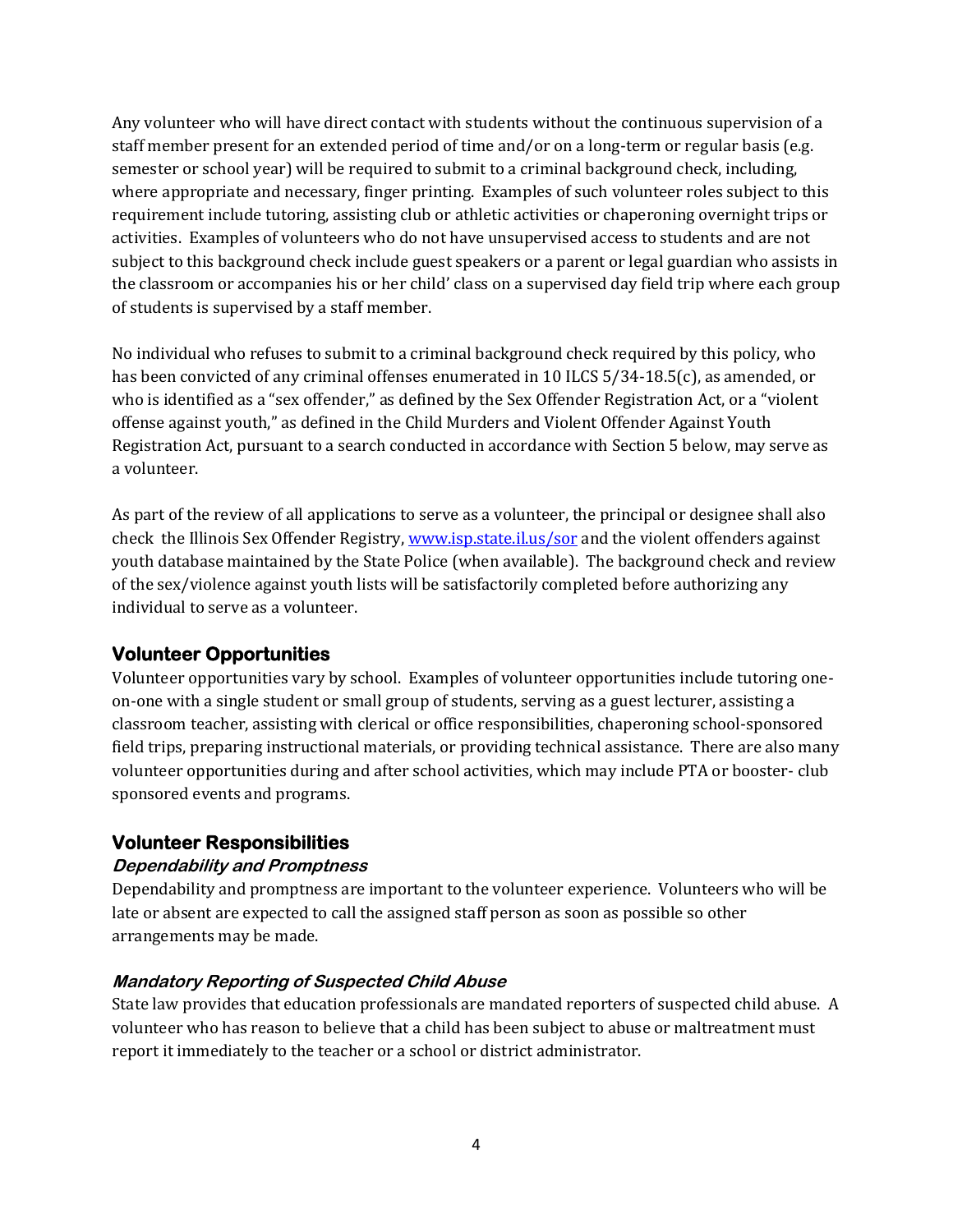#### **Respecting Classroom Activities**

The time a volunteer spends in a classroom is important to the teacher and the students. Siblings are not to accompany parent volunteers in a classroom setting.

If you volunteer in your child's class, please do not engage your child's teacher in an impromptu conference while volunteering. You may schedule a teacher conference at any time throughout the year.

#### **Harassment Reporting**

Pursuant to Board Policy 7:20 no person, including a District employee or agent, or student, shall harass or intimidate another student based upon a student's sex, color, race, religion, creed, ancestry, national origin, physical or mental disability, sexual orientation, or other protected group status. Sexual harassment is behavior that is of a sexual nature and unwelcome. Adult-to-adult, adult-to-student, student-to-student or student-to-adult harassment is prohibited. If you believe you are a victim of harassment or violence, or have information about the harassment or violence of any adult or student, you must report it to the building administrator or staff contact.

**Student Discipline** is not a volunteer responsibility. When concerns about disciplining students occur, these concerns should be addressed to the classroom teacher or building administrator.

#### **Sign in Procedures**

Student, staff and building visitor safety is a school and District priority. All volunteers must report to the main office each time they volunteer. Volunteers will be given a name tag to wear while on school premises. It is important for a school to know who is in the building, where to find them or who to contact in case of emergency.

#### **Student and Adult Privacy**

Volunteers are bound by the same rules of confidentiality/data privacy (state statute that governs student and employee information) as Alton School District teachers and other staff. Confidentiality policies include those established by the Illinois School Student Records Act, the Family Educational Rights & Privacy Act (FERPA) and the National School Lunch Act.

All student records and student data are considered confidential information. Student records and student data may not be left where they can be viewed by others. Student records and student data may only be copied with administrative approval. Student information may not be discussed or shared with anyone other than school or District personnel.

Volunteers who have questions or concerns about anything seen or heard should bring these questions or concerns to the attention of the teacher or school administrator. Problems, abilities, behavior, relationships, grades and confidences of students or staff are never to be discussed with anyone other than the student's teacher or site administrator.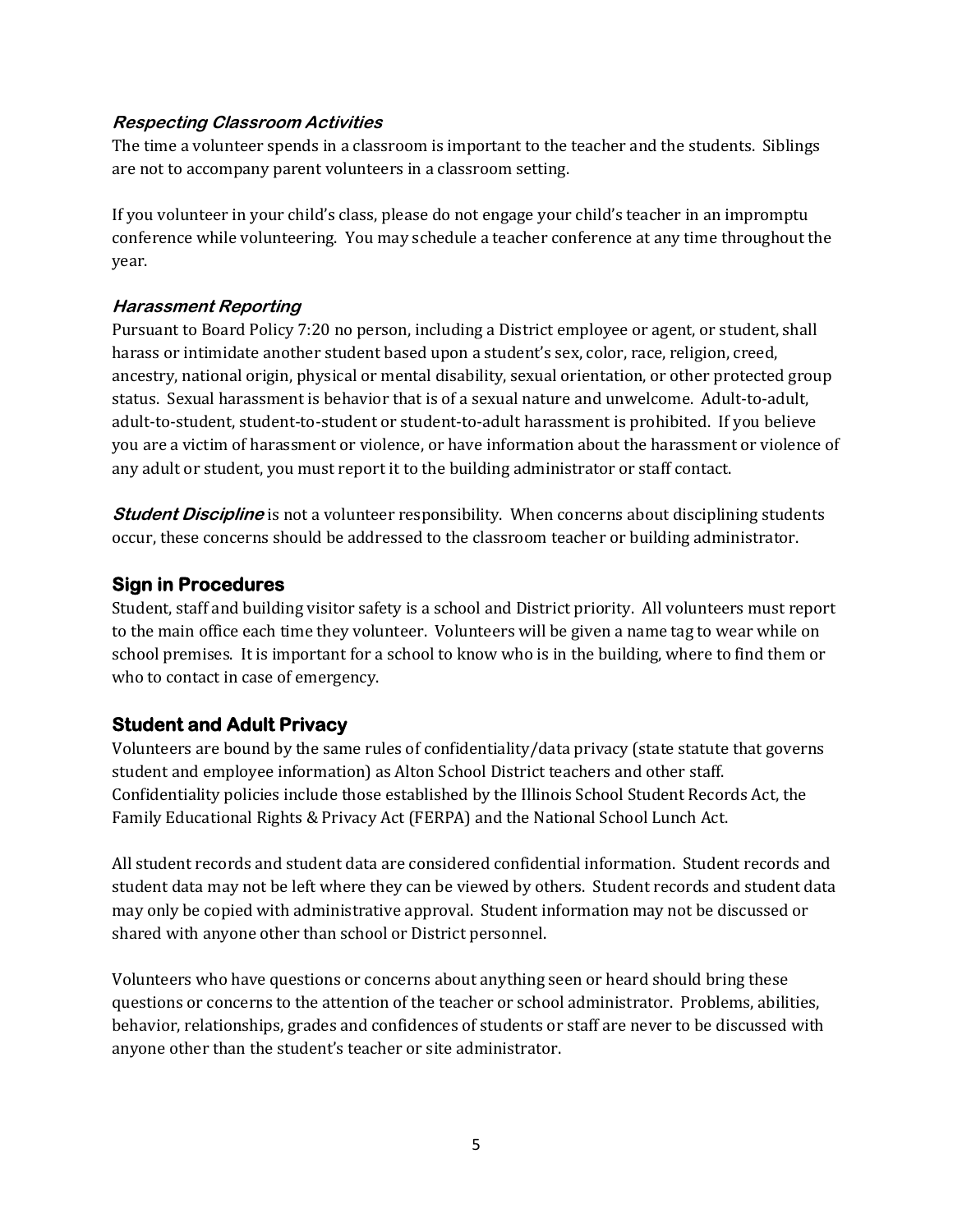#### **Safety**

Volunteers must immediately report concerns for student safety to the school principal. Each school site has emergency procedures. Please follow the instructions of staff in case of emergency such as a fire, tornado, etc.

#### **If you need help**

If you need more instructions in order to perform a task, please ask the teacher or building administrator. Communicating with the teacher and principal helps to ensure that a volunteer's valuable time is well-spent.

#### **Reimbursement of Expenses**

The District may reimburse volunteers for approved expenses incurred in providing volunteer services to the District. Prior approval by the school principal is required for expenses a volunteer may seek to have reimbursed.

### **Termination of Volunteer Activity**

Individuals who are unable to continue serving in an assigned volunteer activity should notify the staff contact and school principal.

Individuals who do not meet appropriate requirements for volunteers working with children, as established by state law and the Alton School District policy, will not be accepted into the program. If a volunteer does not conform to the guidelines outlined in this handbook, the building principal or designee may suggest alternative actions or assignments. If this option does not meet with success, the principal has the option to terminate a volunteer's placement.

Falsification or omission on the registration form, which is a public document, is a criminal offense that can be prosecuted and may constitute grounds for dismissal.

The District may, in its sole discretion, terminate a volunteer's services.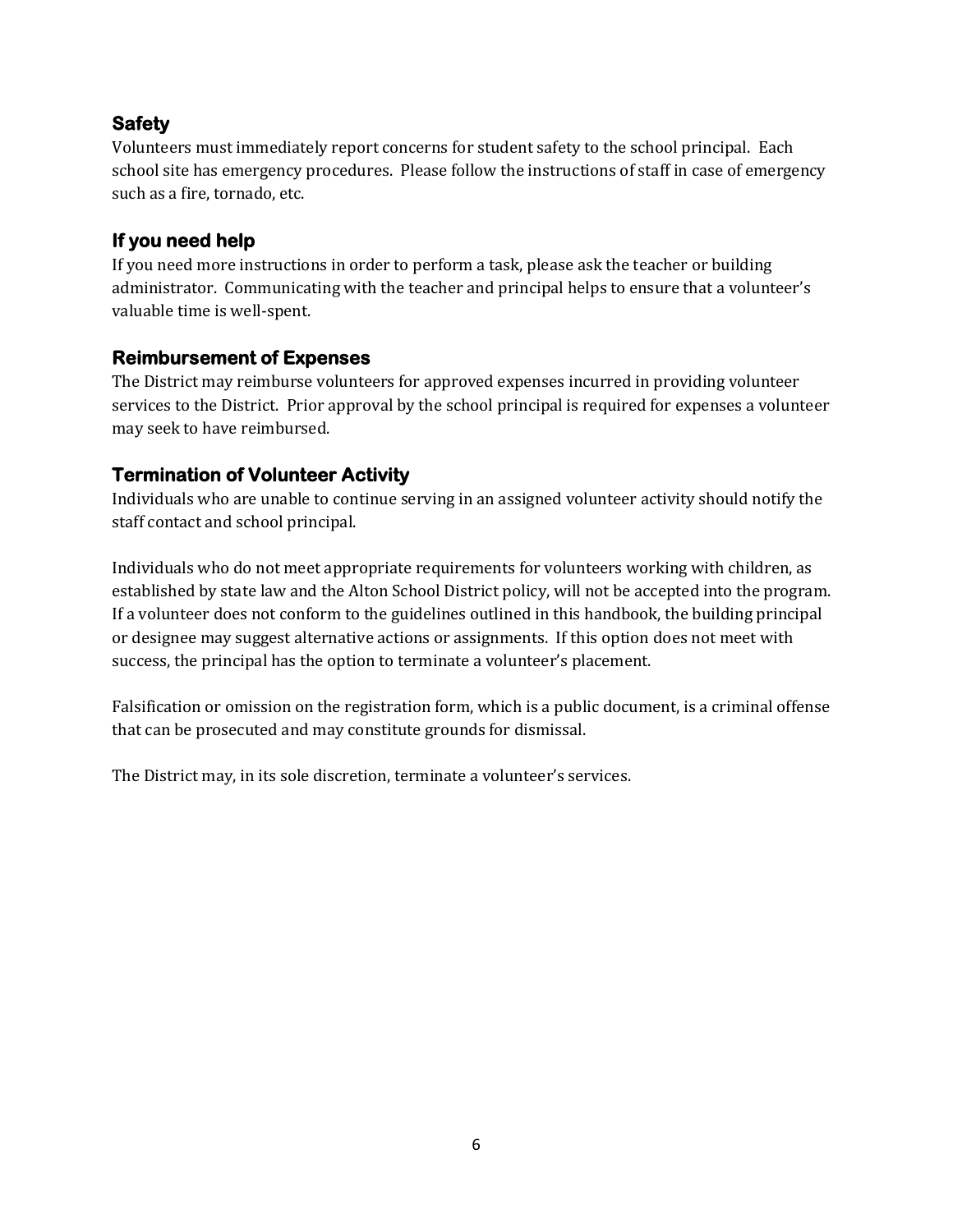## **CHAPERONE GUIDELINES**

School-sponsored field trips provide valuable experiences for students.

Chaperones are volunteers who agree to accompany and assist Alton School District staff on schoolsponsored field trips. Chaperones provide additional adult supervision and ensure a safe and wellsupervised learning experience for students.

Students are expected to treat adult volunteers with a cooperative attitude, courtesy and respect. Teachers and school administrators are responsible for assigning specific duties for chaperones. The following guidelines are specific to volunteers who agree to chaperone Alton School Districtsponsored activities and are in addition to those previously outlines in this handbook:

- Only Alton School District students are allowed to participate in school-sponsored activities (siblings are not authorized to accompany a parent chaperone).
- All participating students must be assigned an adult chaperone.
- All chaperones must adhere to requirements provided by the Illinois School Code, Board of Education policies and school rules.
- Chaperones will work cooperatively with other school personnel to meet the needs of students with special needs.
- Chaperones will assist the teacher(s) in implementing all policies and rules governing student conduct.
- Chaperones are not authorized to administer medicine to students.
- Chaperones will report all incidents and disciplinary issues to school personnel in a timely manner.
- Chaperones will maintain student and adult confidentiality.
- Chaperones will take necessary and reasonable precautions to protect student.

#### **Transportation**

The Alton School District shall provide transportation for all students and teachers. Students are required to use the transportation provided by the school district as part of the class activity. Chaperones are welcome to ride the bus if space allows. In some instances, chaperones may be asked to drive their own vehicle, at their own expense and liability.

#### **Chaperone Guidelines for Overnight Stays**

In the event a chaperone volunteers for a field trip that is extended for overnight stays, provisions to ensure the safety and well-being of all participants shall include:

- A chaperone assigned the responsibility for maintaining emergency contact and medical information for participating students and adults must keep this information secure and readily available.
- No chaperone shall stay in a room alone with a student unless the chaperone is the student's parent or legal guardian.
- Only same gender students shall share a room.
- Chaperones will cooperate with the plans made by the trip coordinator to account for weather delays, illness and/or vehicle emergency.
- Chaperones will organize a system for communicating and performing student counts.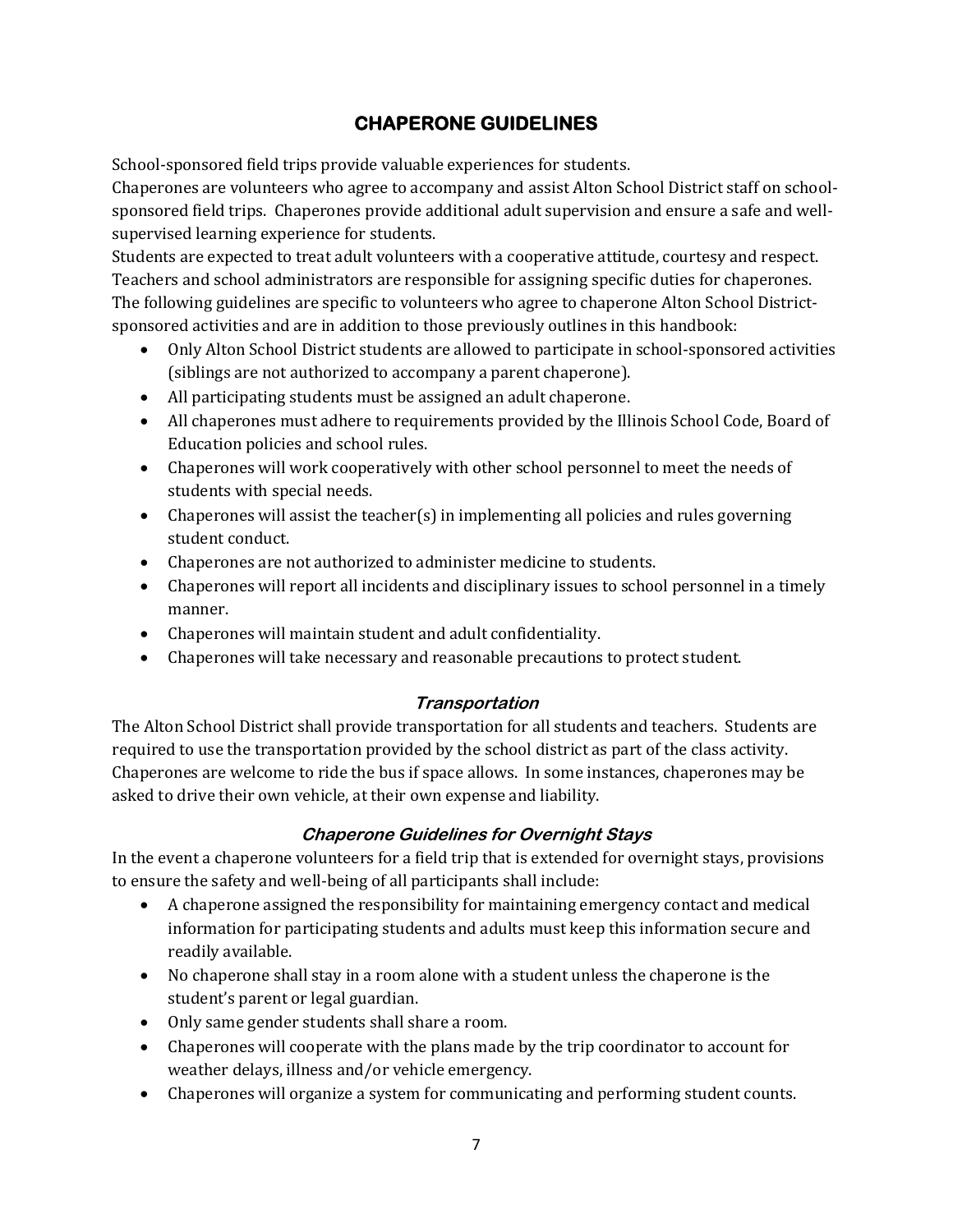Alton Community Unit School District No. 11

6:250-E

Page 1 of 2

#### **INSTRUCTION**

#### **Resource Person and Volunteer Information Form and Waiver of Liability**

*Volunteers must complete this form one time each school year. Please print clearly in ink.*

| NAME: We have a series of the series of the series of the series of the series of the series of the series of the series of the series of the series of the series of the series of the series of the series of the series of |             |             |          |                                                 |  |
|-------------------------------------------------------------------------------------------------------------------------------------------------------------------------------------------------------------------------------|-------------|-------------|----------|-------------------------------------------------|--|
| Last                                                                                                                                                                                                                          | First       | Middle      |          | Telephone                                       |  |
| ADDRESS:                                                                                                                                                                                                                      |             |             |          |                                                 |  |
| <b>STREET</b>                                                                                                                                                                                                                 |             | <b>CITY</b> |          | <b>ZIP CODE</b>                                 |  |
|                                                                                                                                                                                                                               |             |             |          |                                                 |  |
|                                                                                                                                                                                                                               |             |             |          | Telephone                                       |  |
|                                                                                                                                                                                                                               |             |             |          |                                                 |  |
|                                                                                                                                                                                                                               | <b>NAME</b> |             |          | Telephone                                       |  |
| Are you now or have you ever been a school volunteer?                                                                                                                                                                         |             |             | YES □ NO |                                                 |  |
|                                                                                                                                                                                                                               |             |             |          | YEAR?                                           |  |
| List the Name of any child(ren) or ward attending this school:                                                                                                                                                                |             |             |          |                                                 |  |
| Criminal Conviction Information: Are you a child sex offender? $\Box$ YES $\Box$                                                                                                                                              |             |             |          | <b>NO</b>                                       |  |
| Have you ever been convicted of a felony?                                                                                                                                                                                     |             |             |          | $\Box$ YES $\Box$ NO If YES, List all offenses: |  |
| Offense                                                                                                                                                                                                                       |             | Date        |          | Location                                        |  |
|                                                                                                                                                                                                                               |             |             |          |                                                 |  |
|                                                                                                                                                                                                                               |             |             |          |                                                 |  |

If requested, are you willing to consent to a criminal history records check?  $\Box$  YES  $\Box$  NO

#### **Waiver of Liability**

The School District does not provide insurance coverage to non-District personnel serving as volunteers for the School District. The purpose of this waiver is to provide notice to prospective volunteers that they do not have insurance coverage by the School District and to document the volunteer's acknowledgment that they are providing volunteer service at their own risk.

#### **By your signature below:**

You acknowledge that the School District does not provide insurance coverage for the volunteer for any loss, injuries, illness, or death resulting from the volunteer's unpaid service to the School District.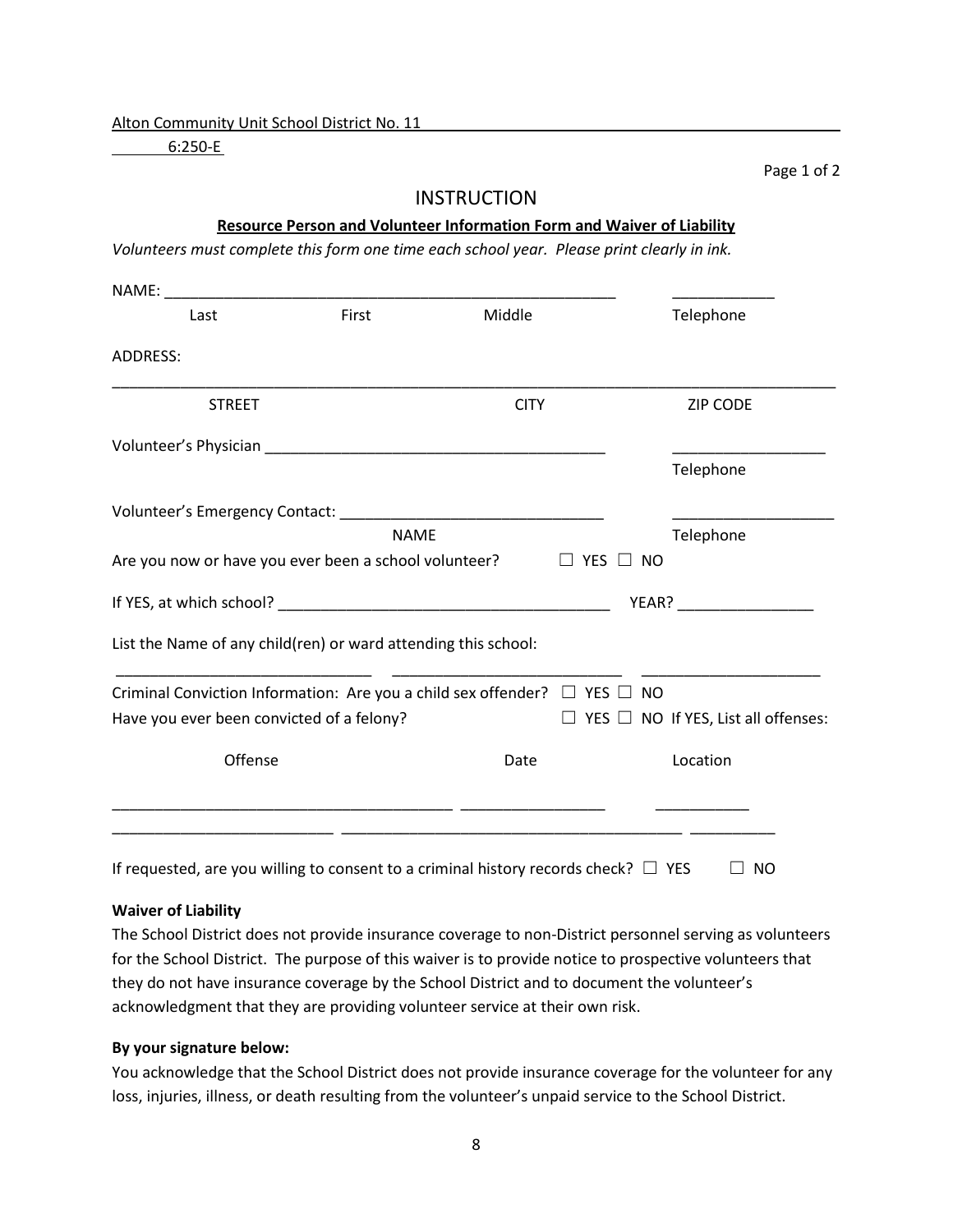You also agree to waive any and all claims against the School District, or its officers, School Board Members, employees, agents or assigns, for loss due to death, injury, illness or damage of any kind arising out of the volunteer's supervised or unsupervised service to the School District. **For volunteer coaches only:** I understand that while fulfilling my coaching responsibilities, I am *a school official* under State law. In accordance with policy 5:90, *Abused and Neglected Child Reporting,* I will report to the Building Principal any unsanctioned or unauthorized act that results in bodily harm to any person. If the act results in death or great bodily harm, I will make a report to law enforcement and promptly notify the Building Principal that a report has been made (720 ILCS 5/12C-50.1, added by P.A. 98-393).

| Alton Community Unit School District No. 11 | $6:250 - E$ |
|---------------------------------------------|-------------|
|                                             | Page 2 of 2 |

VOLUNTEER NAME (PLEASE PRINT)

| <b>VOLUNTEER SIGNATURE</b>                                                                      | <b>DATE</b> |
|-------------------------------------------------------------------------------------------------|-------------|
|                                                                                                 |             |
| <b>FOR SCHOOL USE ONLY</b>                                                                      |             |
| General description of assignment(s):                                                           |             |
| $\Box$<br>Supervising students as needed by a teacher                                           |             |
| $\perp$<br>Supervising students during a regularly scheduled activity                           |             |
| Assisting with academic programs<br>$\Box$                                                      |             |
| Assisting at the resource center or main office                                                 |             |
| $\mathsf{L}$                                                                                    |             |
| Name of supervising staff member<br>Illinois Sex Offender Database Registry, www.isp.il.us/sor/ |             |
| Checked: $\Box$ by: _____________ Date: ________________ (mandatory)                            |             |
| Illinois Murderer and Violent Offender Against Youth Registry, www.isp.state.il.us/cmvo         |             |
| Checked: $\Box$ by: _____________ Date: _______________ (mandatory)                             |             |